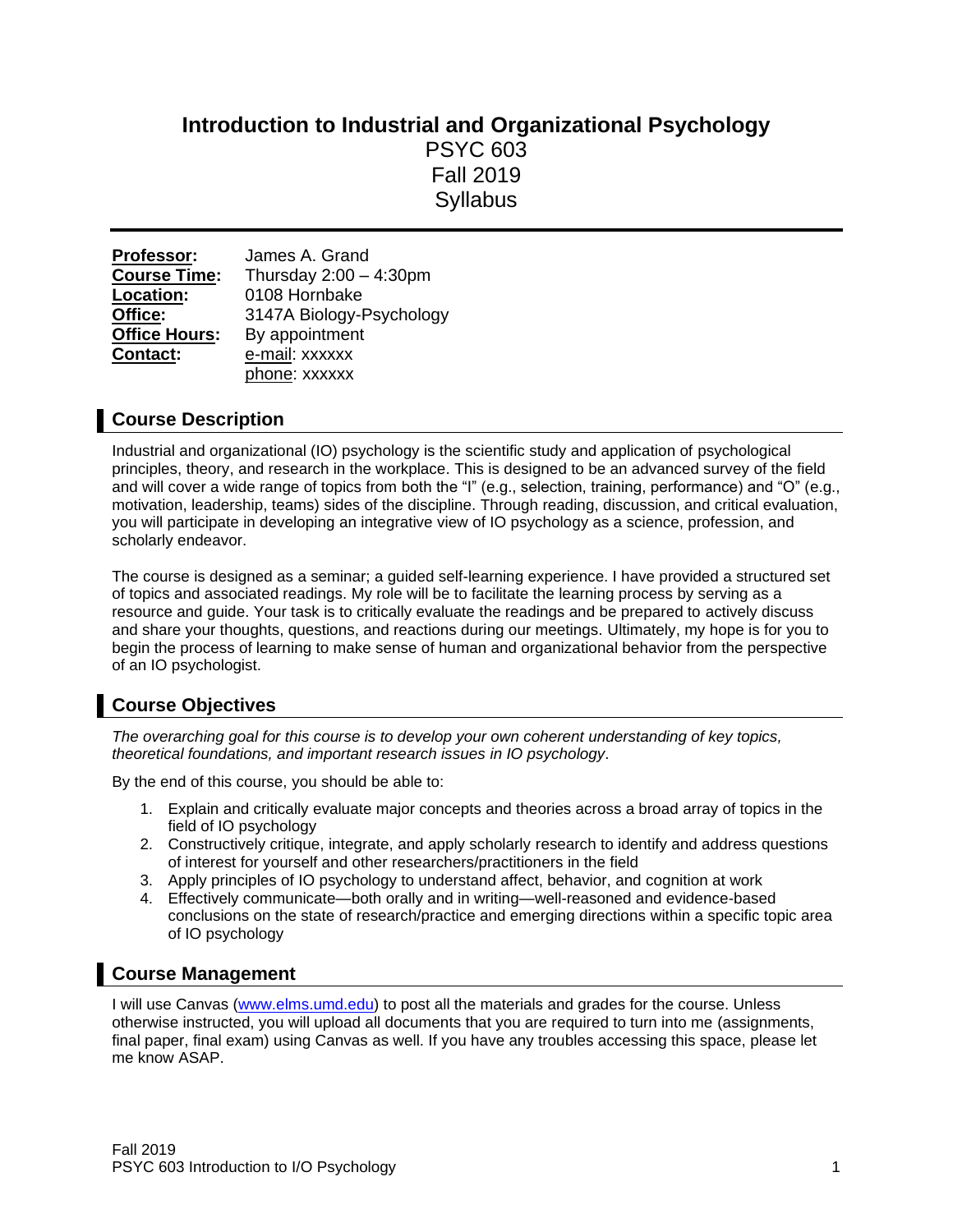## **Evaluation and Course Requirements**

### 1. *Participation (20%)*

Active participation is a key component of the learning experience in this course—you need to acquire content, make sense of it, and then be prepared to engage in and contribute to the sensemaking of all members in the course. Students are expected to attend every class meeting, read all assigned materials prior to class, and actively discuss and critically decompose the focal topic. We will focus our discussions on identifying the critical concepts and themes from each week and the utility of this content for IO researchers and practitioners. It is not important every comment you make be a deep insight or ground-breaking revelation; what is important is that you attempt to make consistent contributions to our collective learning. This evaluation criterion reflects your engagement in active, high-quality participation and critical evaluation of primary topics in the class.

#### 2. *Assignments (20%)*

Each week you will be assigned a question designed to prompt reflection about the topic area. Unless instructed otherwise, **each assignment should be approximately 1-2 pages in length and is due before the beginning of the assigned class.** You will upload completed assignments to the designated location on the Canvas page for our course; please also bring a copy of the assignment to class as we will use these materials to stimulate discussion during our meetings. This evaluation criterion reflects your ability to integrate the knowledge you are learning to construct well-reasoned and informed evaluations of primary topics in the class.

#### 3. *Review Paper (30%)*

The written product for this course will be a review paper. The structure and requirements for the paper are described in greater detail on the next page. The purpose of the assignment is to give you an opportunity to identify and focus on a specific topic of interest to you, thoroughly study its conceptual development and evolution over time, and evaluate its current state in the literature. This evaluation criterion reflects your efforts to develop independence as a contributor to and consumer of IO psychology research and practice, as well as to form and articulate your understanding of a primary topic in the field.

### 4. *Presentation (10%)*

In Weeks 14 and 15 of the course, students will present their review paper to the class. This exercise provides an opportunity for you to educate us on the specific area of expertise you have developed and to receive/provide constructive feedback. Unless otherwise instructed, plan on preparing a brief presentation (20 minutes) followed by a 10-minute question and answer period. I recommend that you structure your presentation to spend most of your time on the *second focus* of your project (see description on next page). This evaluation criterion reflects the development of your presentation and communication skills—which are central to your growth as an effective professional.

### 5. *Final Exam (20%)*

There will be one exam for the class held during the final exam period of the fall semester (specific dates TBD). The exam will consist of short-answer and essay questions and will be administered as a take-home exam. The exam is to be completed by each student individually, but you may use any notes and articles from class to answer the questions. This evaluation criterion reflects your capacity to synthesize the knowledge you have learned in the course to coherently and competently explain primary topics in the field.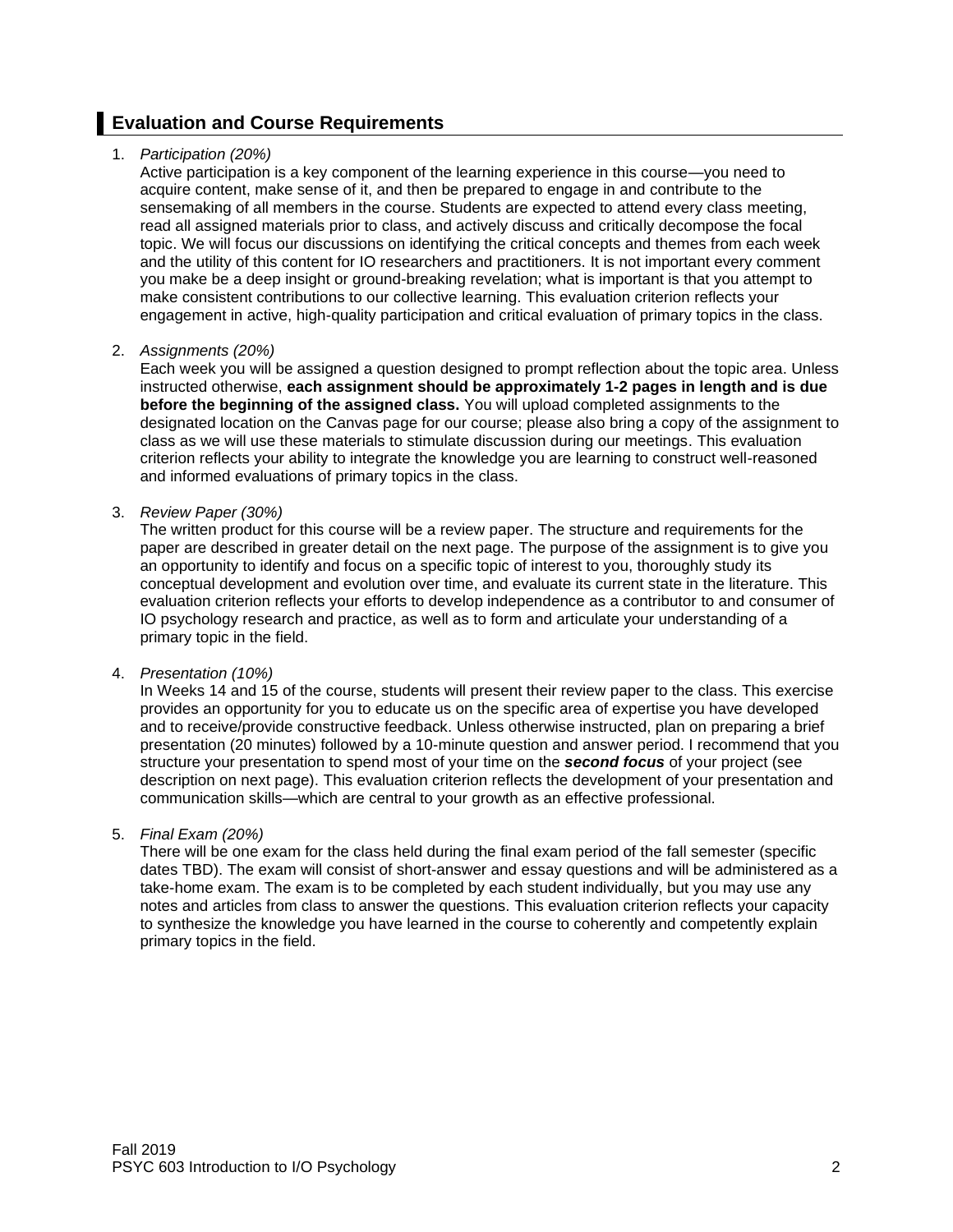## **Review Paper**

The review paper should be organized around two primary foci that each receive equal weight in your final product (i.e., similar number of pages). The purpose of the *first focus* is to review key milestones in the thinking, theory, and research for a topic relevant to IO psychology. The paper should identify the earliest thinking about the topic and trace its evolution, reconceptualization, and advances up to approximately the last decade (late 20<sup>th</sup> century/early 21<sup>st</sup> century). This portion of the paper should focus on major developments; the point is to provide a description of how we arrived at the contemporary perspective for the topic – **"how we got here."** At this point, the review should provide a more detailed analysis of current research and developments for the topic. The purpose here is to indicate the current state of the research area – **"where we are now."**

The *second focus* is designed to be a critical evaluation of the topic, which leads to suggestions for improvement. For example:

- Has the research become static and routine, with little new progress, at a dead end What new issues should be considered to revitalize it?
- Have investigators made implicit, untested assumptions that are open to challenge How is "conventional wisdom" challenged if the assumptions are revised?
- Are there opposing points of view, or conflicting data How can they be integrated or critically tested?
- Is the theory interesting, but the research of low quality How can it be improved?
- Is it a popular area of practice, but lacking any theoretical or research foundation What theories, research, or interdisciplinary perspectives could be used?

The point is to critique the current status of the topic and to then provide assertive suggestions for what ought to be done to improve theory, research, and practice – **"where we ought to be going."** Such suggestions need to be guided by theory, research methodology, logic, and critical analysis; not simply opinion or assertion. This is the essence of professional scholarship. *This is a very important and creative aspect of the paper and one which is easy to devote too little time and attention. However, it is central to my evaluation of the paper*.

Papers should be in the neighborhood of 20-30 pages of text (not including references) and should conform to APA guidelines for formatting and construction.

The topic for your paper should be selected as soon as possible, and I highly recommend you consult with me as needed. You are free to select any topic that is relevant to IO psychology *so long as it is not something we are already covering in the course*. However, you may select a more specific content domain within a particular topic that we cover if you wish (e.g., transformational leadership, team cohesion, adverse impact, etc.).

From today, you have 12 weeks to complete the paper. Major deadlines related to the project are listed below; adhering to these should help keep you on track. I am available for consultation throughout the semester, but I *strongly* urge you to take advantage of my advice EARLY in the process, especially if you would like guidance on topic selection.

- **Week 5 (9/26):** One page write-up describing your topic due and turned into Canvas **by the beginning of class (2:00pm)**. This should give a brief synopsis of the topic and its relevance to IO psychology. Provide enough info to give me a sense that you have thought about your topic and have a good idea how to proceed.
- **Week 14 (11/26):** Final papers due and turned into Canvas **by Tuesday, November 26 at 5:00pm.** Late papers will have 5% deducted from the final grade for each day late.
- **Weeks 13 & 15 (11/21 & 12/5):** Final presentations for review paper. Students will sign up for presentation slots during Week 4 of the semester.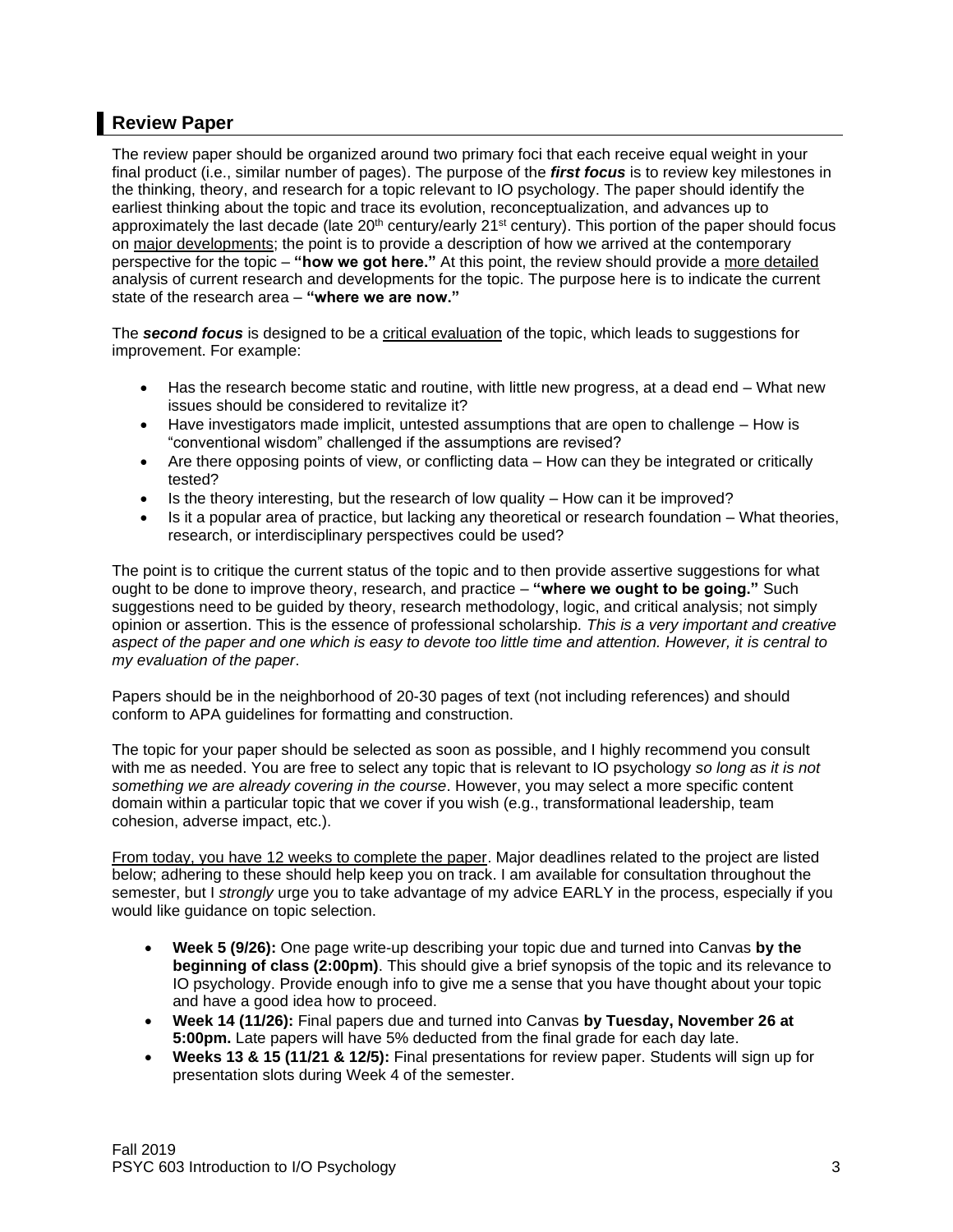## **Reading Assignments**

The journal articles and book chapters listed at the end of this syllabus form the basis for our discussion each class period. You are expected to read all materials in advance so you have time to digest the week's readings and reflect on that week's assignment. As an introductory course, we cover a lot of material; as a developing learner in this field, there is simply a lot of basic content to read and make sense of. I don't expect you to memorize every word of the readings or be able to recall a list of seminal citations on each topic; however, you are expected to acquire the foundational information from each reading and develop strategies for retaining this information for discussion in class and beyond. For example:

- For a review reading, you should (1) have a clear understanding of the review structure, (2) be able to describe and discuss specific topics covered in the review, and (3) identify relevant theory and research issues.
- For a theoretical reading, you should know (1) the premise (background, assumptions, gap in the literature), (2) the proposed theoretical model and mechanisms, and (3) the research directions the theory prompts.
- For research papers, you should know (1) the key contribution, (2) the theoretical framework being examined (model, hypotheses, etc.), (3) the methodology employed, (4) key findings, and (5) future directions inspired by the research.

I **strongly recommend** that you take notes on key points from the readings to help facilitate your understanding. Many of the papers we will read are "classic" pieces in the field and ones that you will likely read and/or wish to refer to again and again throughout your career.

If you have not taken an undergraduate course in IO psychology or a related field, I recommend using a basic text to get a concise and reasonably coherent overview of key topic areas prior to tackling readings for our more focused and in-depth discussion. I have listed two recommended texts on the topic, but feel free to consult with me about different texts if you need the background.

- Jex, S. (2014). *Organizational psychology: A scientist-practitioner approach*. Wiley: New York.
- Levy, P.E. (2017). *Industrial organizational psychology: Understanding the workplace* (5<sup>th</sup> ed.). New York, NY: Worth Publishers.
- Landy, F.J., & Conte, J.M. (2013). *Work in the 21st century: An introduction to industrial and organizational psychology* (4th ed.). Boston, MA: McGraw-Hill.

## **Course Rules and Policies**

#### Class Attendance and Make-up Policy:

Documented attendance records will not be taken for this course; however, all students are expected to attend every class session and failure to attend to class will influence your participation grade.

Policies for missing or late assessments in this class are as follows:

- 1. *Assignments*—Students will not be allowed to make-up missed or late assignments UNLESS prior permission has been obtained. Permission may only be granted for those who contact the instructor PRIOR to the scheduled date.
- 2. *Review Paper*—The review paper is considered a "major scheduled grading event" as defined by the University of Maryland. In this case, you may turn in the paper late, but 5% will be deducted from the final grade for each day late UNLESS arrangements have been made PRIOR to the scheduled due date.
- 3. *Presentation*—Students will not be allowed to make-up a missed presentation. If extenuating circumstances prevent a student from presenting on the selected date, they must contact the instructor IMMEDIATELY to make alternative arrangements
- 4. *Final Exam*—The final exam is considered a "major scheduled grading event" as defined by the University of Maryland. In this case, extensions or make-up exams will only be permitted if the student provides documentation of a university approved excuse for absences or an arrangement has been made with the instructor PRIOR to the scheduled due date.

#### Academic Honesty:

Unless authorized by me, all assessments (including assignments, the final exam, review paper, and presentation) must represent each student's own knowledge and ideas in his/her own words. Students who violate the University of Maryland's rules and policies may receive a penalty to their grade, including but not limited to a failing grade on the assignment or in the course.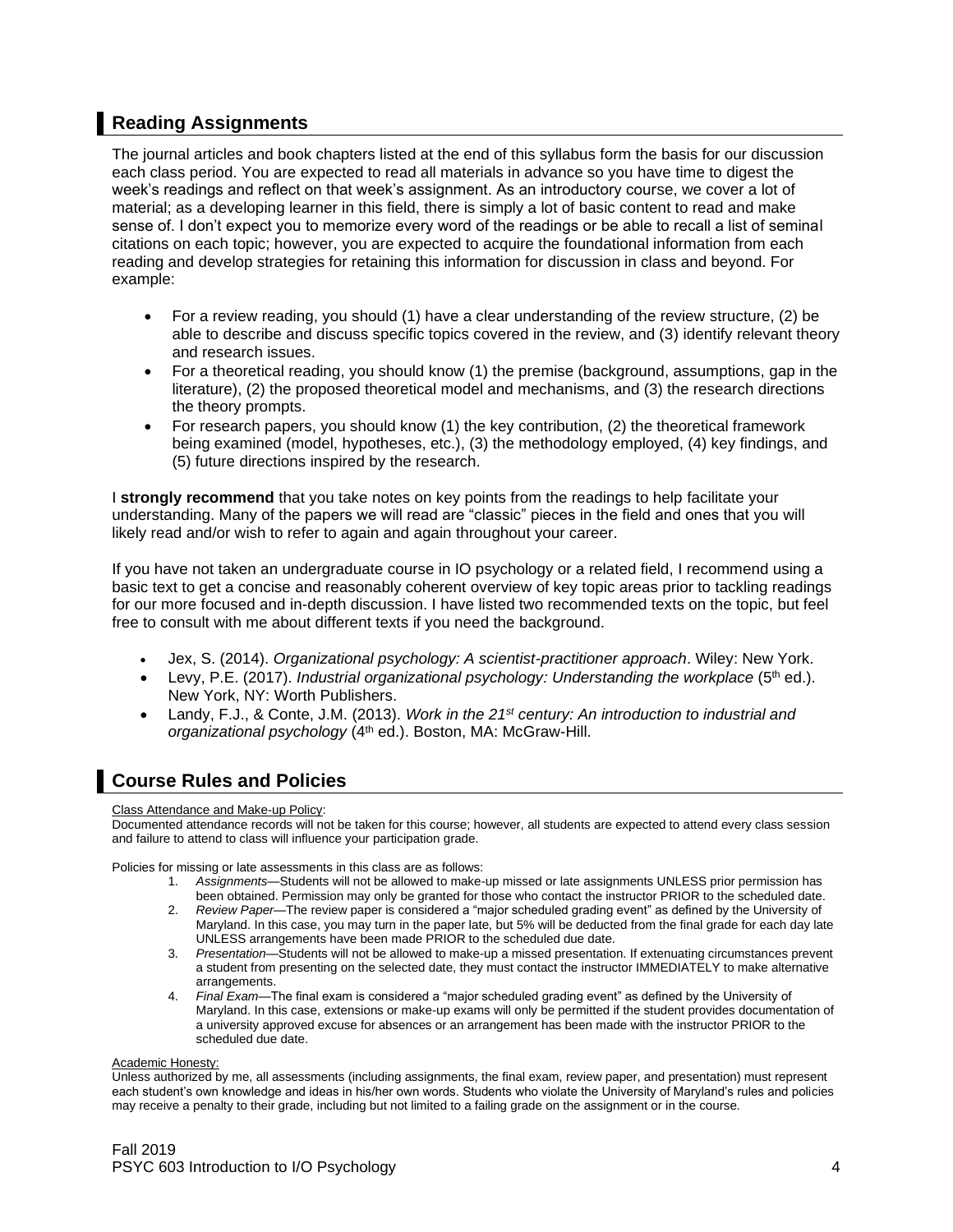| <b>Week</b> | <b>Date</b> | <b>Schedule &amp; Topic</b>                                                                                                |
|-------------|-------------|----------------------------------------------------------------------------------------------------------------------------|
| 1.          | 8/29        | Introduction & Course Overview                                                                                             |
| 2.          | 9/5         | What is IO Psychology and Where is it Headed?                                                                              |
| 3.          | 9/12        | Building Theory, Generating Research, and Applying to Practice                                                             |
| 4.          | 9/19        | Nature of Work Performance                                                                                                 |
| 5.          | 9/26        | Aligning Person & Job: Individual Differences, Selection, and Validity<br>Paper Topic and one-page project description due |
| 6.          | 10/3        | Maintaining Person & Job: Learning, Training, and Development                                                              |
| 7.          | 10/10       | <b>Work Motivation</b>                                                                                                     |
| 8.          | 10/17       | Job Attitudes, Affect, and Justice                                                                                         |
| 9.          | 10/24       | Leadership                                                                                                                 |
| 10.         | 10/31       | Work Groups and Teams                                                                                                      |
| 11.         | 11/7        | Organizational Climate, Culture, and Socialization                                                                         |
| 12.         | 11/14       | Differences Within and Across Organizations: Diversity and Globalization                                                   |
| 13.         | 11/21       | <b>Project Presentations</b>                                                                                               |
| 14.         | 11/28       | NO CLASS - Have a Happy Thanksgiving!<br>Review paper due (11/26)                                                          |
| 15.         | 12/5        | <b>Project Presentations</b>                                                                                               |
|             |             | <b>Course Evaluation &amp; Wrap-up</b>                                                                                     |
| 16.         | 12/9        | Final take-home exam (TBD)                                                                                                 |

# **Overview of Topics (Subject to change)**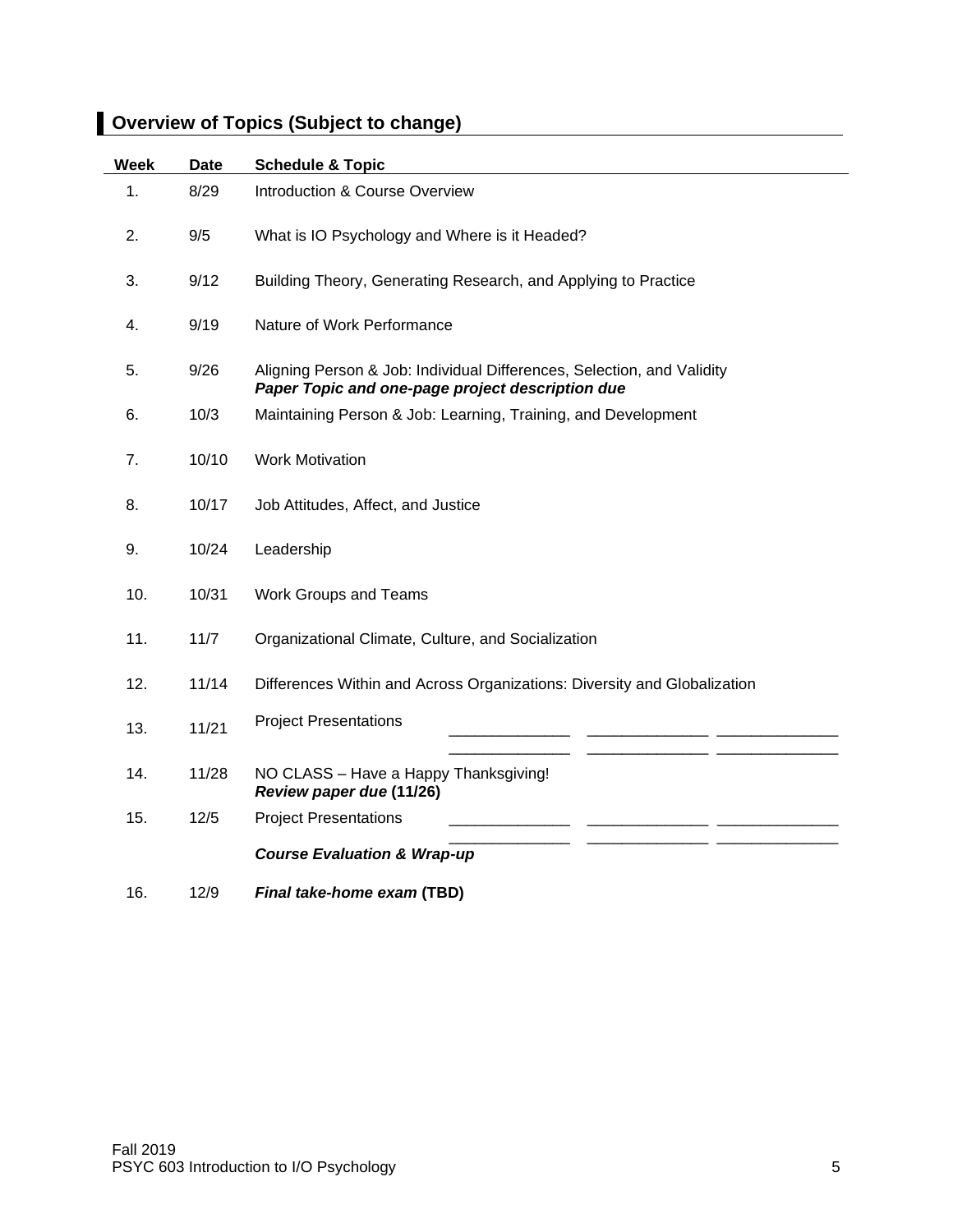## **Reading List & Assignments**

## 1. **Introduction & Course Overview**

No Readings

### 2. **What is IO Psychology and Where is it Headed?**

- Perrow, C. (1973). The short and glorious history of organizational theory. *Organizational Dynamics, 2,* 4-17.
- Cascio, W.F. (1995). Whither industrial and organizational psychology in a changing world of work? *American Psychologist, 50*, 928-939.
- Kozlowski, S.W.J. (2012). The nature of organizational psychology. In S.W.J. Kozlowski (Ed.), *The Oxford handbook of organizational psychology* (Vol. 1, pp. 3-21). New York: Oxford University Press. *[Focus on front end of this chapter; you don't have to go through the overview of the book.]*
- Salas, E., Kozlowski, S.W.J., & Chen, G. (2017). A century of progress in industrial and organizational psychology: Discoveries and the next century. *Journal of Applied Psychology, 102*, 589-598.
- Cascio, W. F., & Aguinis, H. (2008). Research in industrial and organizational psychology from 1963 to 2007: Changes, choices, and trends. *Journal of Applied Psychology, 93*, 1062-1081.
- Ryan, A.M. & Ford, J.K. (2010). Organizational psychology and the tipping point of professional identity. *Industrial and Organizational Psychology: Perspectives on Science and Practice, 3,*  241-258.
- *Assignment: How would YOU answer the question of "What is IO psychology?" Based on the readings, what do you see as the most critical challenges, questions, or issues faced by professionals and researchers in this field? In what ways have these foci changed from the past to the present, and now moving into the future?*

### 3. **Building Theory, Generating Research, and Applying to Practice**

- Kozlowski, S.W.J., & Klein, K.J. (2000). A multilevel approach to theory and research in organizations: Contextual, temporal, and emergent processes. In K.J. Klein & S.W.J. Kozlowski (Eds.), *Multilevel theory, research, and methods in organizations: Foundations, extensions, and new directions* (pp. 3-90). San Francisco, CA: Jossey-Bass.
- Lundberg, C.C. (1999). Finding research agendas: Getting started Weick-like. *The Industrial-Organizational Psychologist, 37*, 32-39.
- Colquitt, J.A., & George, G. (2011). Publishing in AMJ—Part 1: Topic choice. *Academy of Management Journal, 54*, 432-435.
- Bono, J.E., & McNamara, G. (2011). Publishing in AMJ—Part 2: Research design. *Academy of Management Journal, 54*, 657-660.
- Grant, A.M., & Pollock, T.G. (2011). Publishing in AMJ—Part 3: Setting the hook. *Academy of Management Journal, 54*, 873-879.

Sparrowe, R.T., & Mayer, K.J. (2011). Publishing in AMJ—Part 4: Grounding hypotheses. *Academy*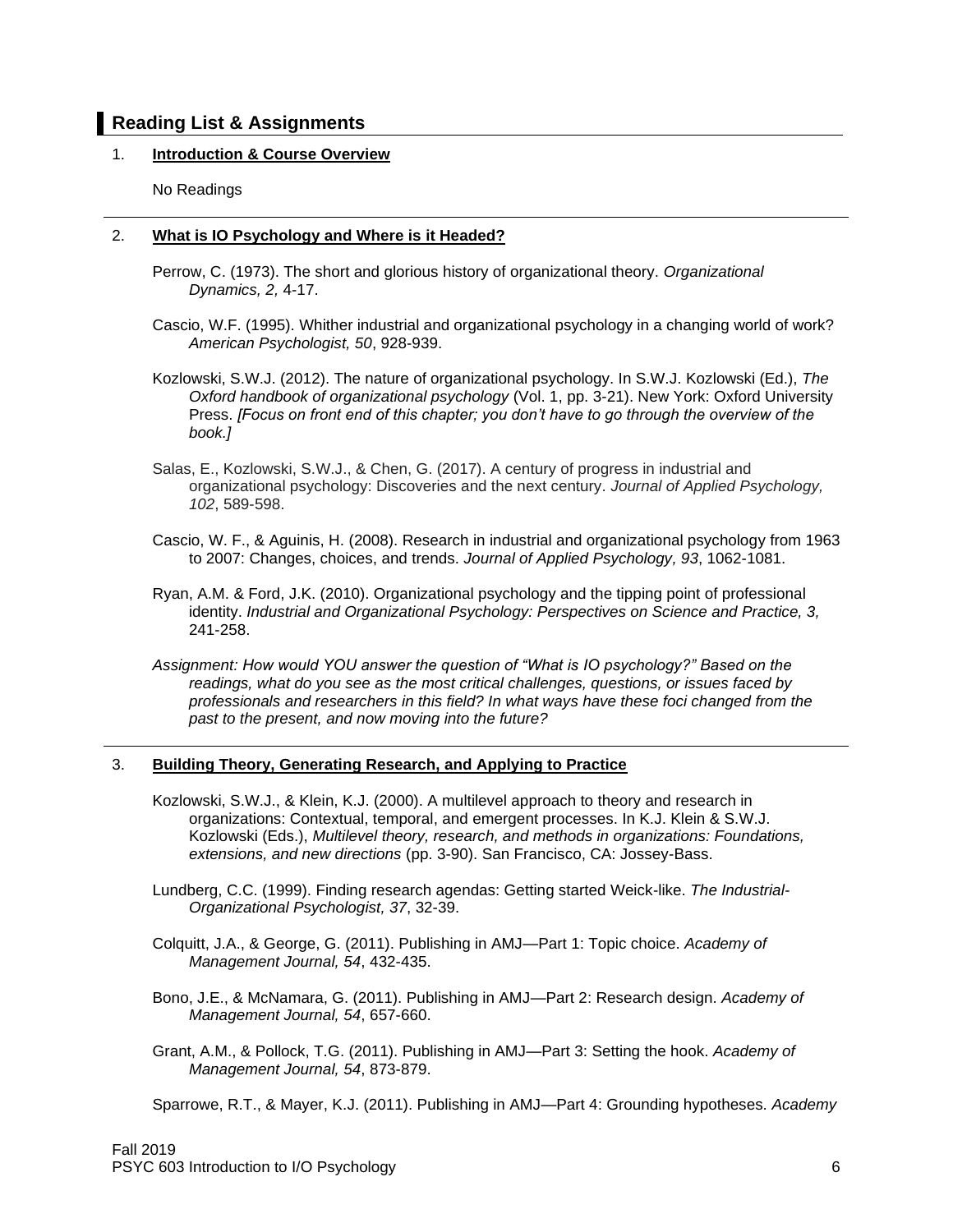*of Management Journal, 54*, 1098-1102.

Chen, G. (2015). Editorial. *Journal of Applied Psychology, 100,* 1-4.

- Rousseau, D.M. (2006). Is there such a thing as "evidence-based management"? *Academy of Management Review, 31*, 256-269.
- Rynes, S.L. (2007). Let's create a tipping point: What academics and practitioners can do, alone and together. *Academy of Management Journal, 50*, 1046-1054.
- *Assignment: Come up with one research idea and develop at least two related hypotheses. Think about the advice given by the AMJ editors and critically evaluate your research idea and hypotheses (What is the hook? Are your hypotheses grounded? What's new? Where is the contribution?) Finally, think about the "bigger picture" points raised by Rousseu and Rynes. How does your research connect to a "real-world" problem and what might you do to increase the likelihood of your research idea informing practice?*

#### 4. **Nature of Work Performance**

- Campbell, J.P., McCloy, R.A., Oppler, S.H., & Sager, C.E. (1993). A theory of performance. In N. Schmitt & W. Borman (Eds.), *Personnel selection in organizations* (pp. 35-70). San Francisco, CA: Jossey-Bass.
- Borman, W.C., & Motowidlo, S.J. (1993). Expanding the criterion domain to include elements of contextual performance. In N. Schmitt & W. Borman (Eds.), *Personnel selection in organizations* (pp. 71-98). San Francisco, CA: Jossey-Bass.
- Robinson, S.L., & Bennett, R.J. (1995). A typology of deviant workplace behaviors: A multidimensional scaling study. *Academy of Management Journal, 38*, 555-572.
- Rotundo, M., & Sackett, P. R. (2002). The relative importance of task, citizenship, and counterproductive performance to global ratings of job performance: A policy-capturing approach. *Journal of Applied Psychology, 87*, 66-80.
- Sonnentag, S., & Frese, M. (2012). Dynamic performance. In S.W.J. Kozlowski (Ed.), *The Oxford handbook of organizational psychology* (Vol. 1, pp. 548-575). New York: Oxford University Press.
- *Assignment: How would you define job performance? I'm interested in your view on the nature of performance as a phenomena—a process—not necessarily as an "outcome" or list of dimensions. What are some key factors that we should take into consideration when attempting to measure or capture the performance of employees?*

#### 5. **Aligning Person & Job: Individual Differences, Selection, and Validity**

- Sackett, P.J., Putka, D.J., & McCloy, R.A. (2012). The concept of validity and the process of validation. In N. Schmitt (Ed.), *The Oxford handbook of personnel assessment and selection* (pp. 91-118). New York: Oxford University Press.
- Sackett, P.R., Lievens, F., Van Iddekinge, C.H., & Kuncel, N.R. (2017). Individual differences and their measurement: A review of 100 years of research. *Journal of Applied Psychology, 102*, 254-273.
- Ryan, A.M., & Sackett, P.J. (2012). Individual differences: Challenging our assumptions. In S.W.J. Kozlowski (Ed.), *The Oxford handbook of organizational psychology* (Vol. 1, pp. 143-158).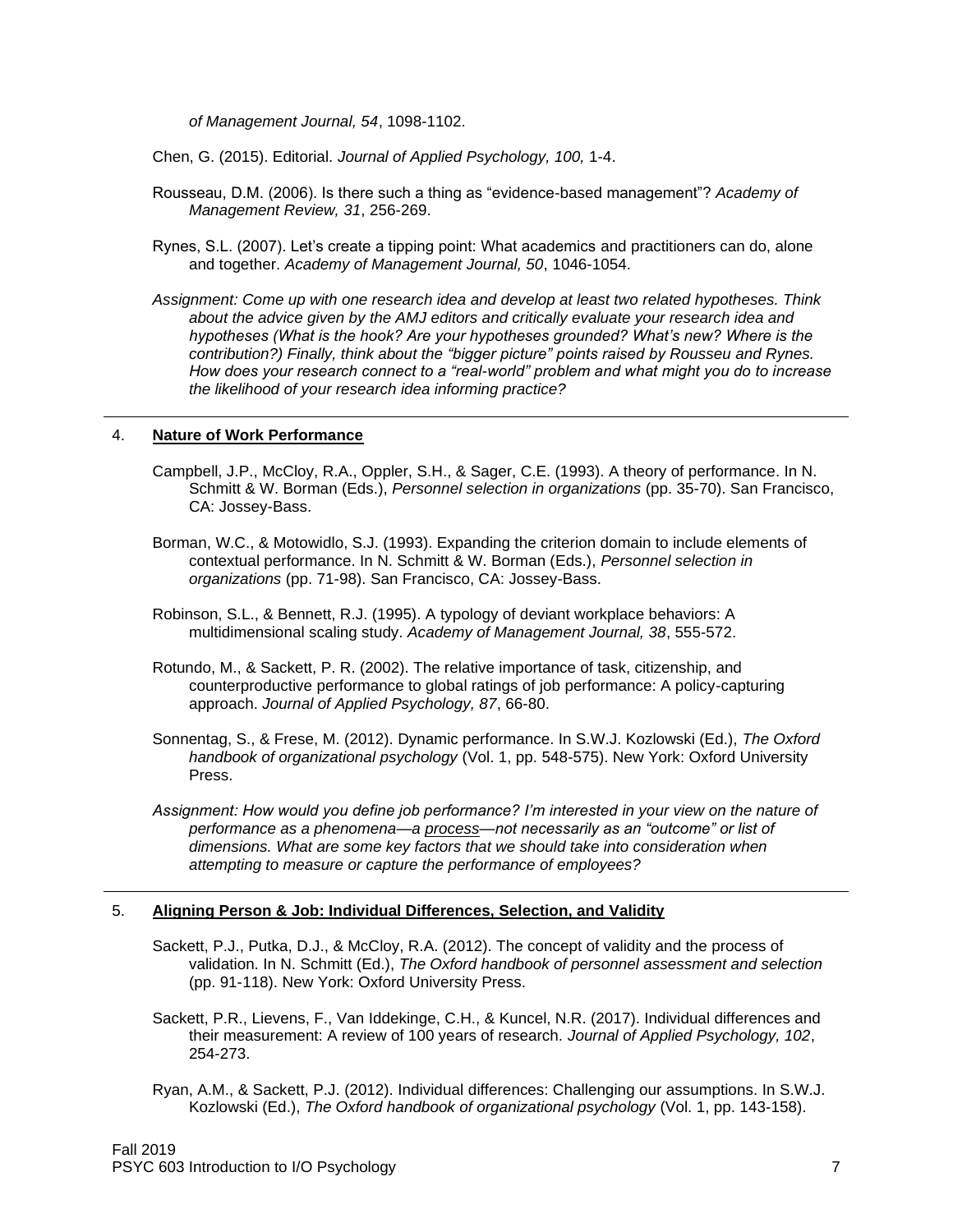New York: Oxford University Press.

- Ployhart, R.E. (2012). Personnel selection: Ensuring sustainable organizational effectiveness through the acquisition of human capital. In S.W.J. Kozlowski (Ed.), *The Oxford handbook of organizational psychology* (Vol. 1, pp. 221-246). New York: Oxford University Press.
- Ployhart, R. E., Schmitt, N., & Tippins, N. T. (2017). Solving the Supreme Problem: 100 years of selection and recruitment. Journal of Applied Psychology, 102, 291-304
- Schmitt, N., Rogers, W. Chan, D., Sheppard, L., & Jennings, D. (1997). Adverse impact and predictive efficiency of various predictor combinations. *Journal of Applied Psychology, 82,* 719-730.
- Hausknecht, J.P., Day, D., Thomas, S.C. (2004). Applicant reactions to selection procedures: An updated model and meta-analysis. *Personnel Psychology, 57*, 639-683.
- *Assignment: What do you see as the three most significant challenges for personnel selection and staffing over the next decade? (You may find it useful to think back to the definition of job performance that you generated last week and the recurring themes we have seen in the readings thus far on "the changing nature of work.") Why are these challenges and what should research and/or practice focus on to help resolve these challenges?*

#### 6. **Maintaining Person & Job: Learning, Training, and Development**

- Salas, E., Weaver, S.J., & Shuffler, M.L. (2012). Learning, training, and development in organizations. In S.W.J. Kozlowski (Ed.), *The Oxford handbook of organizational psychology*  (Vol. 1, pp. 330-372). New York: Oxford University Press.
- Bell, B.S., Tannenbaum, S.I., Ford, J.K., Noe, R.A., & Kraiger, K. (2017). 100 years of training and development research: What we know and where we should go. *Journal of Applied Psychology, 102*, 305-323.
- Bell, B.S., & Kozlowski, S.W.J. (2008). Active learning: Effects of core training design elements on self-regulatory processes, learning, and adaptability. *Journal of Applied Psychology, 93*, 296- 316.
- DeNisi, A. S., & Murphy, K. R. (2017). Performance appraisal and performance management: 100 years of progress? *Journal of Applied Psychology, 102*, 421-433.
- Kluger, A.N., & DeNisi, A. (1996). The effects of feedback interventions on performance: A historical review, a meta-analysis, and a preliminary feedback intervention theory. *Psychological Bulletin, 119*, 254-284.
- Eby, L.T. (2012). Workplace mentoring: Past, present, and future perspectives. In In S.W.J. Kozlowski (Ed.), *The Oxford handbook of organizational psychology* (Vol. 1, pp. 615-642). New York: Oxford University Press.
- Higgins, M.C., & Kram, K.E. (2001). Reconceptualizing mentoring at work: A developmental network perspective. *Academy of Management Review, 26*, 264-288.
- *Assignment: What are some general themes across the literature concerning training, mentoring, and performance management? How do/can these areas inform each other?*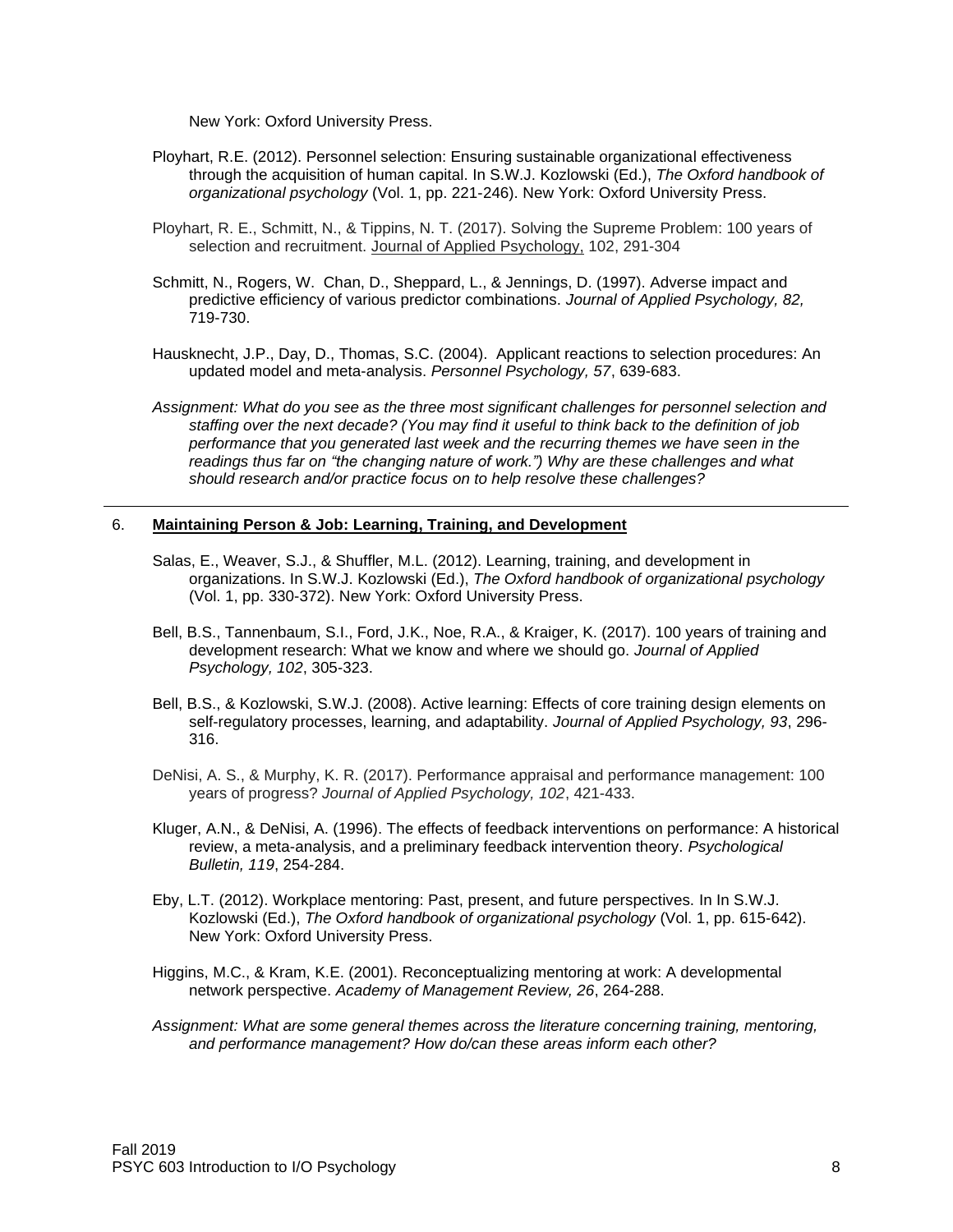#### 7. **Work Motivation**

- Kanfer, R. (2012). Work motivation: Theory, practice, and future directions. In S.W.J. Kozlowski (Ed.), *The Oxford handbook of organizational psychology* (Vol. 1, pp. 455-495). New York: Oxford University Press.
- Kanfer, R., Frese, M., & Johnson, R.E. (2017). Motivation related to work: A century of progress. *Journal of Applied Psychology, 102*, 338-355.
- Hackman, J.R., & Oldham, G.R. (1975). Development of the job diagnostic survey. *Journal of Applied Psychology, 60*, 159-170.
- Locke, E.A., & Latham, G.P. (2002). Building a practically useful theory of goal setting and task motivation. *American Psychologist, 57*, 705-717.
- Gagné, M., & Deci, E. L. (2005). Self-determination theory and work motivation. *Journal of Organizational Behavior, 26,* 331-362.
- Neal, A., Ballard, T., & Vancouver, J.B. (2017). Dynamic self-regulation and multiple-goal pursuit. *Annual Review of Organizational Psychology and Organizational Behavior, 23*, 401-423.
- *Assignment: How would you define work motivation? Select an individual-level outcome of interest in IO psychology (e.g., task performance, turnover, OCBs, counterproductive work behavior,*  etc.). Then select one motivation theory to explain the psychological processes that yield that *behavioral outcome.*

#### 8. **Job Attitudes, Affect, and Justice**

- Judge, T.A., Hulin, C.L., & Dalal, R.S. (2012). Job satisfaction and job affect. In S.W.J. Kozlowski (Ed.), *The Oxford handbook of organizational psychology* (Vol. 1, pp. 496-525). New York: Oxford University Press.
- Judge, T.A., Weiss, H.M., Kammeyer-Mueller, J.D., & Hulin, C.L. (2017). Job attitudes, job satisfaction, and job affect: A century of continuity and of change. *Journal of Applied Psychology, 102*, 356-374.
- Klein, H.J., Molloy, J.C., & Brinsfield, C.B. (2012). Reconceptualizing workplace commitment to redress a stretched construct: Revisting assumptions and removing confounds. *Academy of Management Review, 37*, 130-151.
- Weiss, H.M., & Cropanzano, R. (1996). Affective events theory: A theoretical discussion of the structure, causes and consequences of affective experiences at work. In B.M. Staw and L.L. Cummings (Eds.) *Research in Organizational Behavior* (Vol 18, pp. 1-74), San Francisco: JAI Press.
- Gabriel, A.S., & Diefendorff, J.M. (2015). Emotional labor dynamics: A momentary approach. *Academy of Management Journal, 58,* 1804-1825.
- Colquitt, J.A., Conlon, D.E., Wesson, M.J., Porter, C.O.L.H., & Ng, K.Y. (2001). Justice at the millenium: A meta-analytic review of 25 years of organizational justice research. *Journal of Applied Psychology, 86,* 425-445.
- Jones, D.A., & Skarlicki, D.P. (2005). The effects of overhearing peers discuss an authority's fairness reputation on reactions to subsequent treatment. *Journal of Applied Psychology, 90*,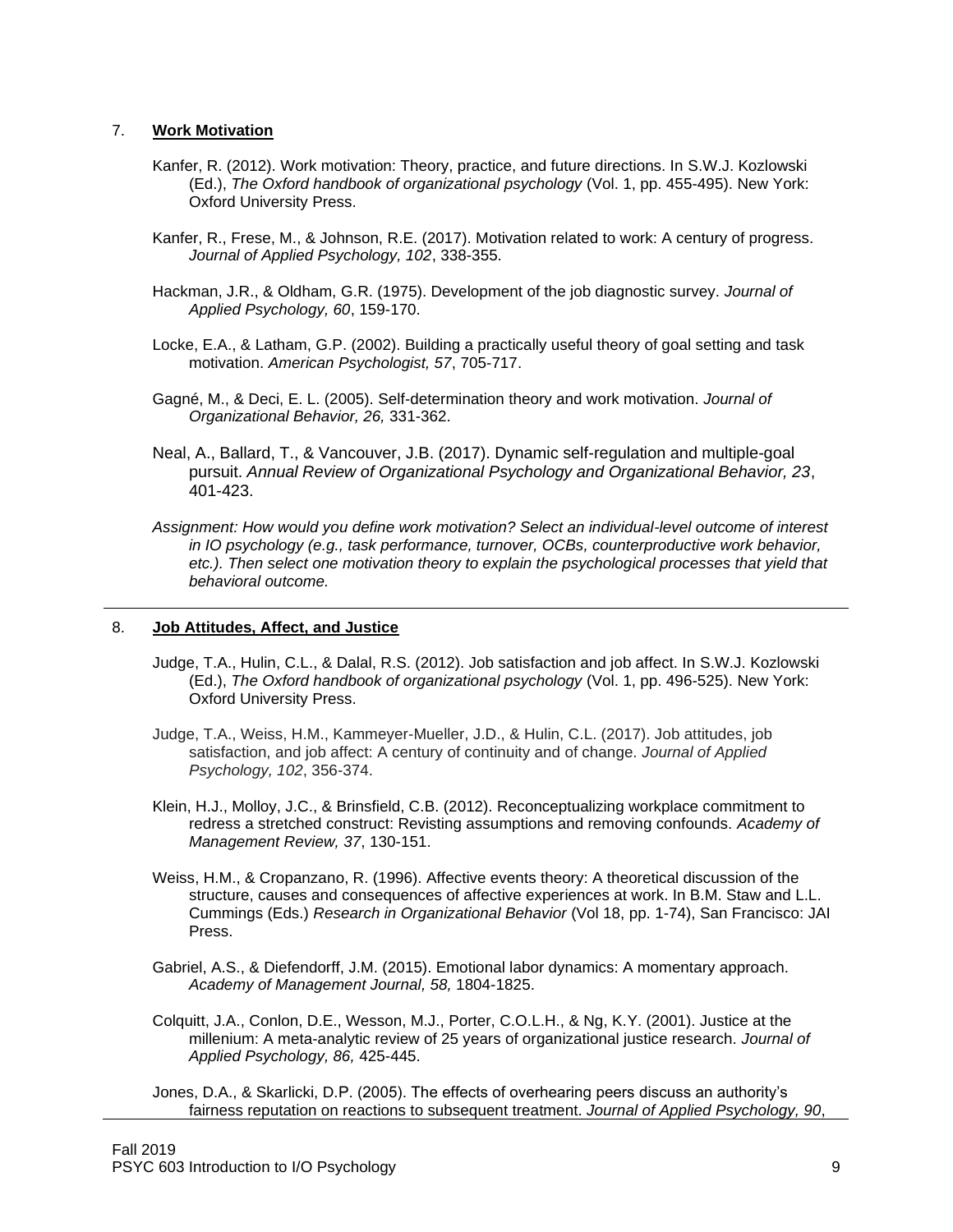#### 363-372.

*Assignment: Research on satisfaction, commitment, and justice in organizations has largely developed independently of one another. Describe how you see these concepts as similar to one another and what you think makes these concepts distinct. Lastly, how might researchers adopt a more integrative approach to studying job attitudes?*

#### 9. **Leadership**

- Day, D.V. (2012). Leadership. In S.W.J. Kozlowski (Ed.), *The Oxford handbook of organizational psychology* (Vol. 1, pp. 696-729). New York: Oxford University Press.
- Lord, R. G., Day, D. V., Zaccaro, S. J., Avolio, B. J., & Eagly, A. H. (2017). Leadership in applied psychology: three waves of theory and research. *Journal of Applied Psychology, 102*, 434- 451.
- Judge, T.A., Bono, J.E., Ilies, R., & Gerhardt, M.W. (2002). Personality and leadership: A qualitative and quantitative review. *Journal of Applied Psychology, 87*, 765-780.
- Graen, G.B., & Uhl-Bien, M. (1995). Relationship-based approach to leadership: Development of leader-member exchange (LMX) theory of leadership over 25 years: Applying a multilevel multi-domain perspective. *Leadership Quarterly, 6*, 219-247.
- Bass, B.M., Avolio, B.J., Jung, D.I., & Berson, Y. (2003). Predicting unit performance by assessing transformational and transactional leadership. *Journal of Applied Psychology, 88*, 207-218.
- Epitropaki, O., & Martin, R. (2005). From ideal to real: A longitudinal study of the role of implicit leadership theories on leader-member exchanges and employee outcomes. *Journal of Applied Psychology, 90*, 659-676.
- Morgeson, F.P., DeRue, S., & Karam, E.P. (2010). Leadership in teams: A functional approach to understanding leadership structures and processes. *Journal of Management, 36*, 5-39.

*Assignment: Looking across the different perspectives provided by the readings, what do you see as the essential "characteristics" (i.e., factors, processes, behaviors, etc.) that define leadership? What do you think constitutes effective leadership?*

#### 10. **Work Groups and Teams**

- Mathieu, J.E., Gallagher, P.T., Domingo, M.A., & Klock, E.A. (2019). Embracing complexity: Reviewing the past decade of team effectiveness research. *Annual Review of Organizational Psychology and Organizational Behavior, 6*, 17-46.
- Mathieu, J. E., Hollenbeck, J. R., van Knippenberg, D., & Ilgen, D. R. (2017). A century of work teams in the Journal of Applied Psychology. *Journal of Applied Psychology, 102*, 452-467.
- Marks, M.A., Mathieu, J.E., & Zaccaro, S.J. (2001). A temporally based theory and taxonomy of team processes. *Academy of Management Review, 26*, 356-376.
- Humphrey, S.E., & Aime, F. (2014). Team microdynamics: Toward an organizing approach to teamwork. *The Academy of Management Annals, 8*, 443-503.
- Kennedy, D.M., & McComb, S.A. (2014). When teams shift among processes: Insights from simulation and optimization. *Journal of Applied Psychology, 99*, 784-815.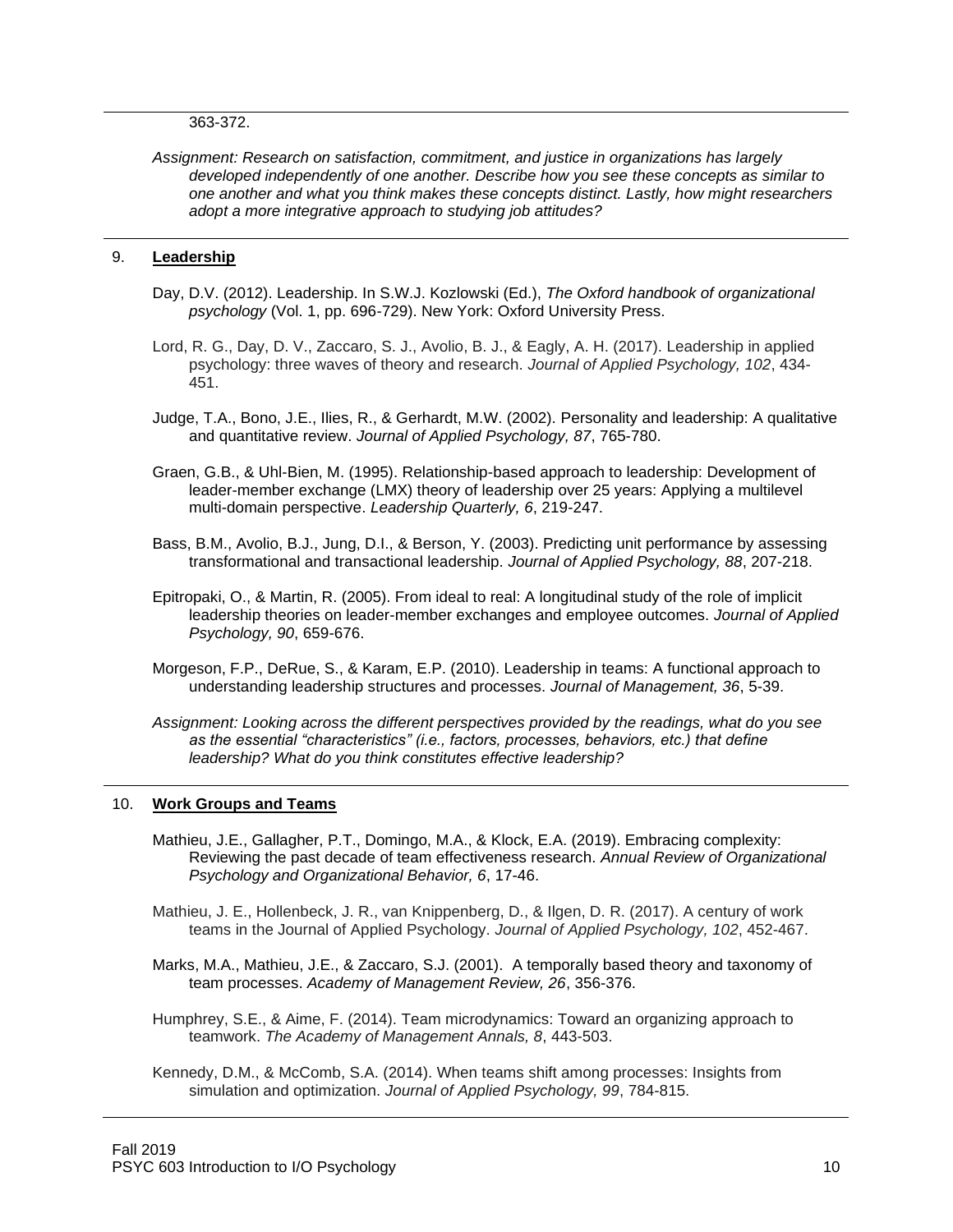Mathieu, J.E., Kukenberger, M.R., D'Innocenzo, L., & Reily, G. (2015). Modeling reciprocal team cohesion-performance relationships, as impacted by shared leadership and members' competence. *Journal of Applied Psychology, 100*, 713-734.

- Grand, J.A., Braun, M.T., Kuljanin, G., Kozlowski, S.W.J., & Chao, G.T. (2016). The dynamics of team cognition: A process-oriented theory of knowledge emergence in teams [Monograph]*. Journal of Applied Psychology, 101*, 1353-1385.
- *Assignment: How would you define team effectiveness? Distill the readings to identify and justify three critical characteristics for creating and sustaining effective work teams.*

#### 11. **Organizational Climate, Culture, and Socialization**

- Zohar, D., & Hoffman, D.A. (2012). Organizational culture and climate. In S.W.J. Kozlowski (Ed.), *The Oxford handbook of organizational psychology* (Vol. 1, pp. 643-666). New York: Oxford University Press.
- Schneider, B., & Reichers, A.E. (1983). On the etiology of climates. *Personnel Psychology, 36*, 19- 39.
- Schein, E.H. (1990). Organizational culture. *American Psychologist, 45*, 109-119.
- Rentch, J.R. (1990). Climate and culture: Interaction and qualitative differences in organizational meanings. *Journal of Applied Psychology, 75*, 668-681.
- Chao, G.T. (2012). Organizational socialization: Background, basics, and a blueprint for adjustment at work. In S.W.J. Kozlowski (Ed.), *The Oxford handbook of organizational psychology* (Vol. 1, pp. 579-614). New York: Oxford University Press.
- Bauer, T.N., & Green, S.G. (1998). Testing the combined effects of newcomer information seeking and manager behavior on socialization. *Journal of Applied Psychology, 83*, 72-83.
- Boswell, W.R., Shipp, A.J., Payne, S.C., & Culbertson, S.S. (2009). Changes in newcomer job satisfaction over time: Examining the pattern of honeymoons and hangovers. *Journal of Applied Psychology, 94,* 844-858.
- [Optional] Schneider, B., González-Romá, V., Ostroff, C., & West, M. A. (2017). Organizational climate and culture: Reflections on the history of the constructs in JAP, *Journal of Applied Psychology, 102*, 3, 468-482.
- *Assignment: What is the difference between organizational climate and culture? In what ways does organizational socialization contribute to creating/sustaining climates in an organization? The organization's culture?*

### 12. **Differences Within and Across Organizations: Diversity and Globalization**

Roberson, Q.M. (2012). Managing diversity. In S.W.J. Kozlowski (Ed.), *The Oxford handbook of organizational psychology* (Vol. 2, pp. 1011-1033). New York: Oxford University Press.

- Harrison, D.A. & Klein, K.J. (2007). What's the difference? Diversity constructs as separation, variety, or disparity in organizations. *Academy of Management Review, 32,* 1199-1228.
- Lau, D.C., & Murnighan, J.K. (1998). Demographic diversity and faultlines: The compositional dynamics of organizational groups. *Academy of Management Review, 23*, 325-340.